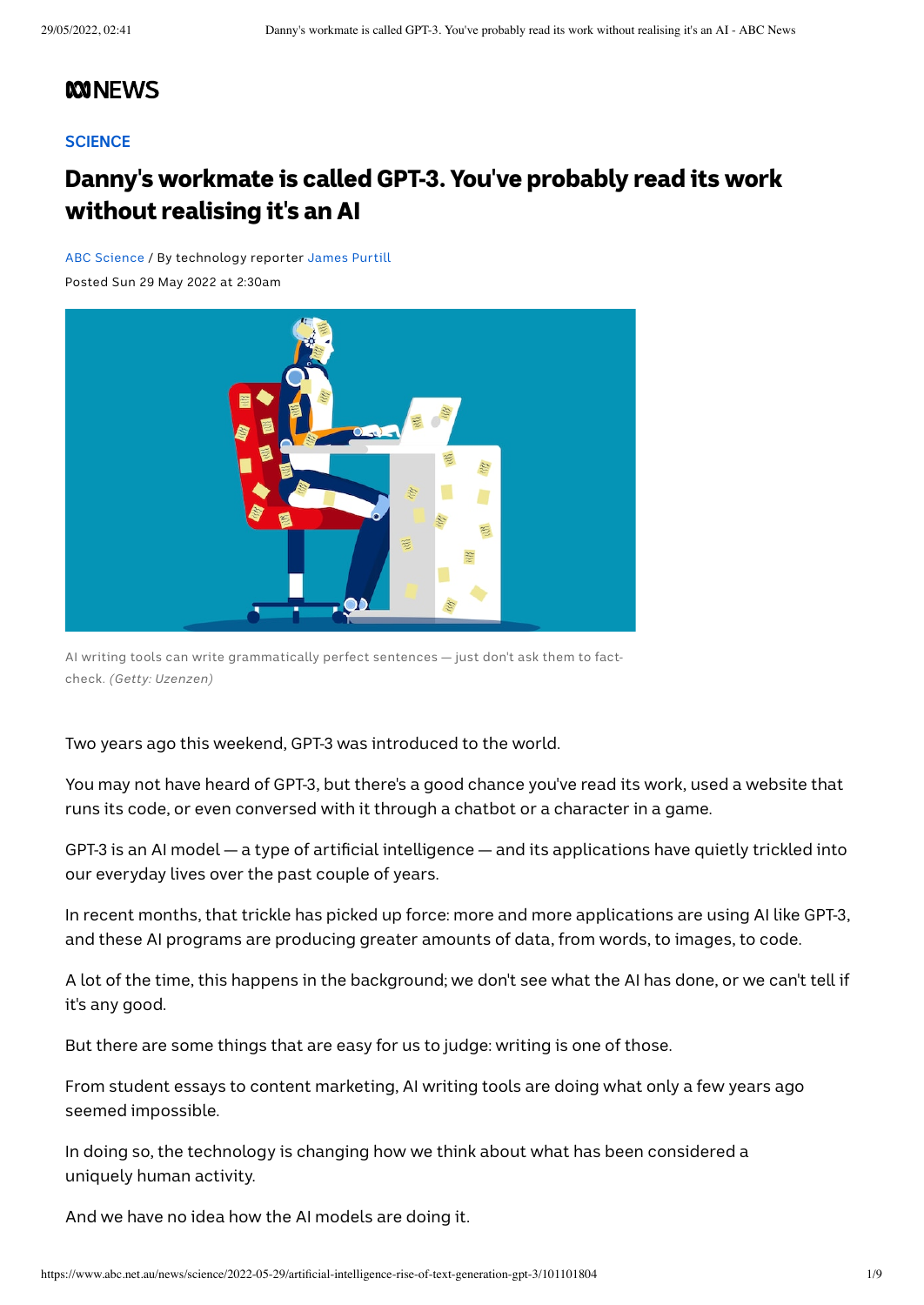### Cheaper, faster, more productive

Danny Mahoney's workmate never leaves, sleeps, or takes a break.

Day after day, the AI writing assistant churns out blog posts, reviews, company descriptions and the like for clients of Andro Media, Mr Mahoney's digital marketing company in Melbourne.

"Writers are expensive. And there's a limit to how much quality content a human can produce," Mr Mahoney says.

"You can get the same quality of content using AI tools. You just get it faster."

How much faster? About three times, he estimates.

He still has to check and edit the AI-generated text, but it's less work and he's cut his rates by half.

"Every SEO [Search Engine Optimisation] agency that I've spoken with uses AI to some extent.*"*



We asked GPT-3 to write a limerick for the ABC audience. It produced this in less than a second. *(ABC Science: James Purtill)*

In Perth, Sebastian Marks no longer bothers with content agencies at all.

About a year ago, he saw an ad for an AI writing assistant and signed up.

The AI tool now writes pretty much everything for his company, Moto Dynamics, which sells motorcycles and organises racing events.

Its output includes employee bios, marketing copy, social media posts, and business proposals.

"Once we'd started feeding data into it and teaching it how to work for us, it became more and more user-friendly," he says.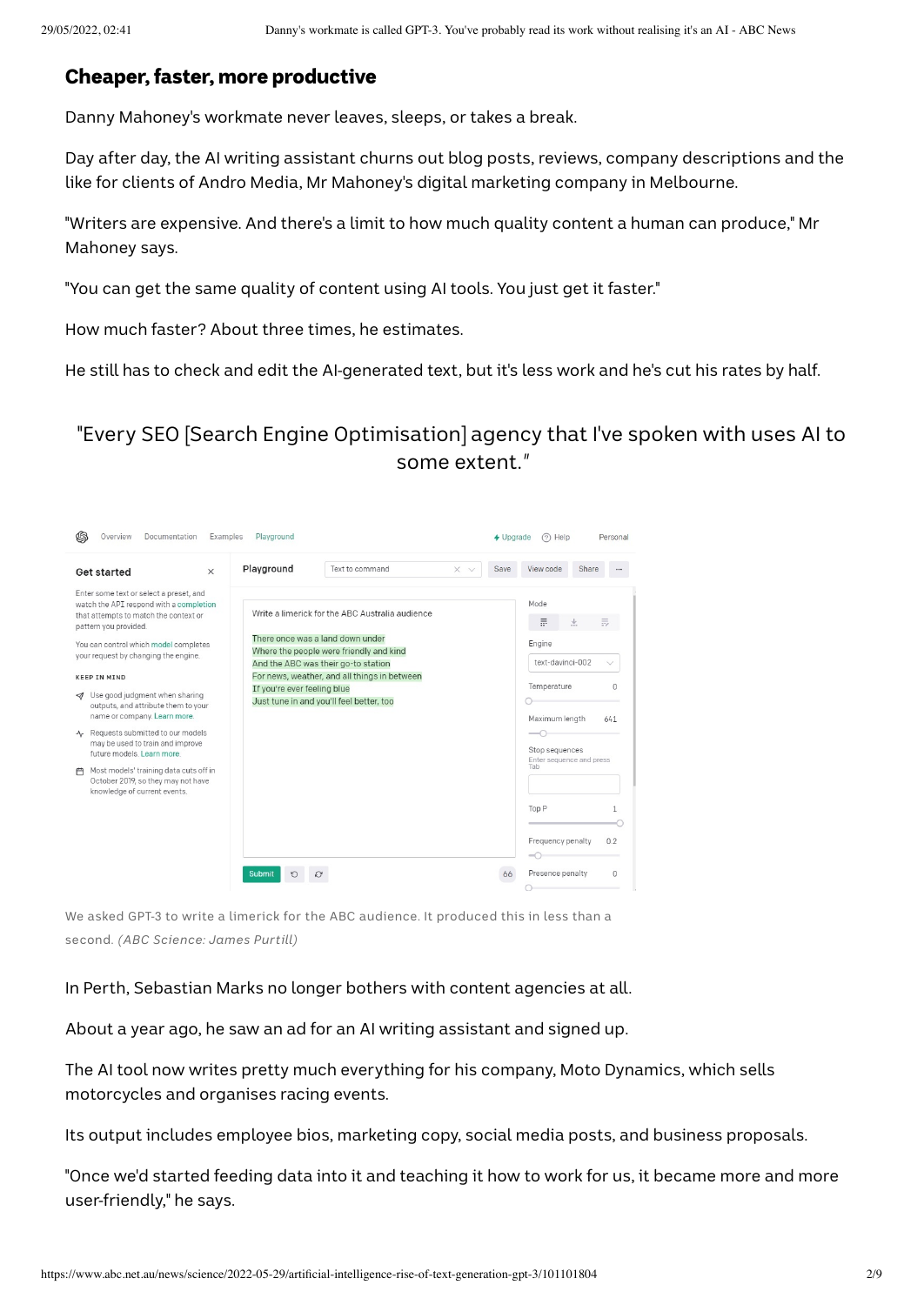"Now we use it essentially as an admin."

#### Millions of words per minute

The particular AI writing tool Mr Mahoney uses is called ContentBot, which like many of its competitors was launched early last year.

"It was very exciting," says Nick Duncan, the co-founder of ContentBot, speaking from Johannesburg.

"There was a lot of word of word of mouth with this technology. It just sort of exploded."





nachine that makes coffee from human souls, artstation

panda mad scientist mixing sparkling

a corgi's head depicted as an explosion of a nebula

Released in April 2022, OpenAI's DALL-E 2 produces high-res conceptual art from text commands. *(Supplied: OpenAI)*

The trigger for this explosion was OpenAI's November 2021 decision to make its GPT-3 AI universally available for developers.

It meant anyone could pay to access the AI tool, which had been introduced in May 2020 for a limited number of clients.

Dozens of AI writing tools launched in early 2021.

LongShot AI is only a year old, but claims to have 12,000 users around the world, including in Australia.

"And there are other products that would have ten-fold the number of clients we have," says its cofounder, Ankur Pandey, speaking from Mumbai.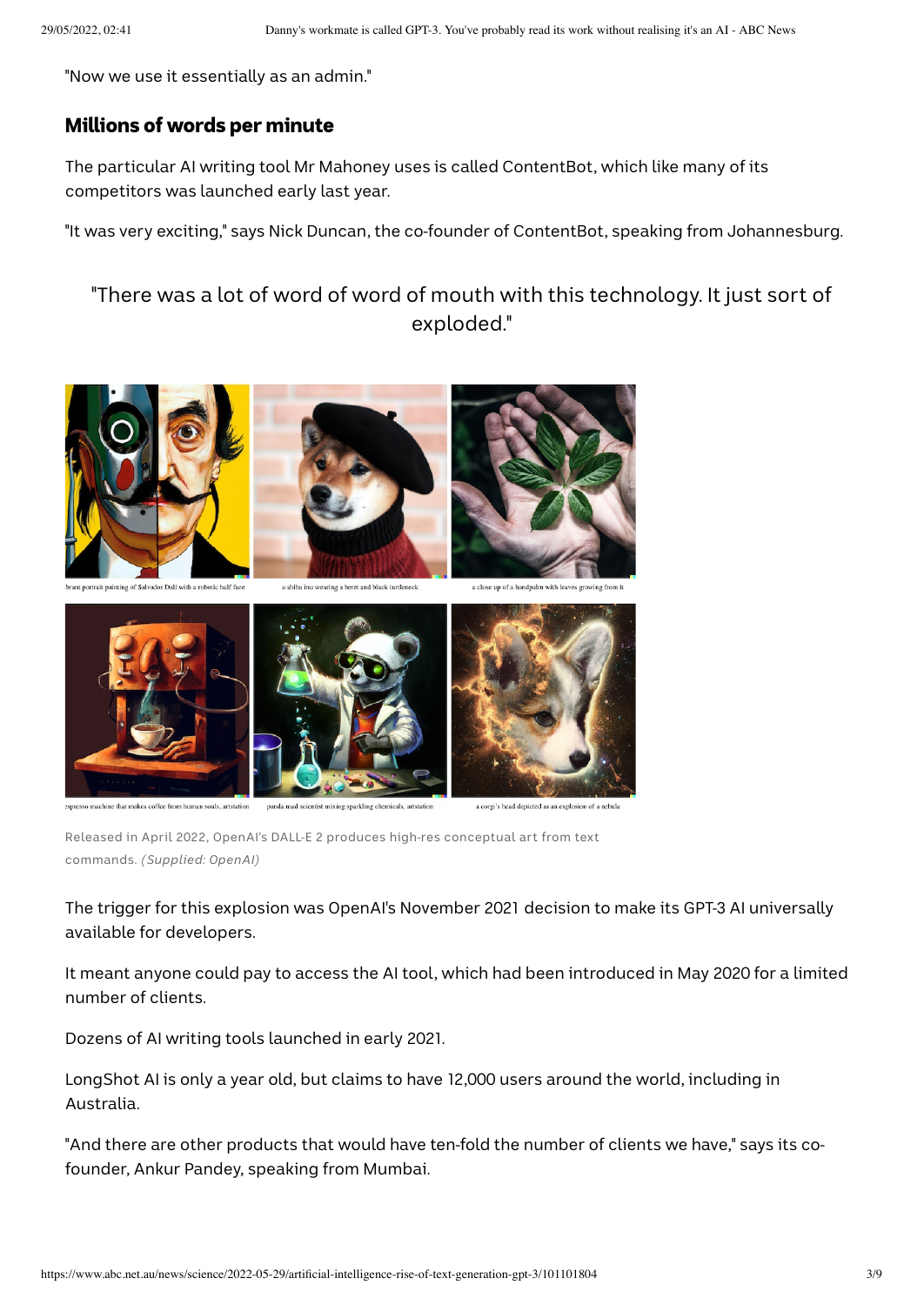## "Revolutionary changes in AI happened in the fall of 2020. This whole field has completely skyrocketed."

Companies like ContentBot and Longshot pay OpenAI for access to GPT-3: the rate of the most popular model (Davinci) is about \$US0.06 per 750 words.

In March 2021, GPT-3 was generating an average of 4.5 [billion](https://openai.com/blog/gpt-3-apps/) words per day.

We don't know the current figure, but it would be much higher given the AI is being more widely used.

"It's been a game changer," Mr Duncan says.

### What about student essays?

There are dozens of AI writing tools that advertise to students.

Among them is Article Forge, a GPT-3 powered tool that claims its essays can pass the plagiarism checkers used by schools and universities.

Demand for the product has increased five-fold in two years, chief executive officer Alex Cardinell says.

"It's the demand for cheaper content with shorter turnaround times that requires less overall effort to produce.

"People do not want AI, they want what AI can do for their business."

Lucinda McKnight, a curriculum expert at Deakin University, confirms that students are early adopters of AI writing tools.

## "I can tell you without doubt that kids are very widely using these things, especially spinners on the internet."

Spinners are automated tools that rephrase and rewrite content so it won't be flagged for plagiarism.

"It can produce in a matter of seconds multiple different copies of the same thing, but worded differently."

| Base models                                                                                                                                     |                             |                     |                            |
|-------------------------------------------------------------------------------------------------------------------------------------------------|-----------------------------|---------------------|----------------------------|
| Ada Fastest                                                                                                                                     | Babbage                     | Curie               | Davinci Most powerful      |
|                                                                                                                                                 |                             |                     |                            |
|                                                                                                                                                 |                             |                     |                            |
| <b>\$0.0008</b> /1K tokens                                                                                                                      | <b>\$0.0012</b> / IK tokens | \$0.0060 /1K tokens | <b>\$0.0600</b> /1K tokens |
|                                                                                                                                                 |                             |                     |                            |
| Multiple models, each with different capabilities and price points.<br>Ada is the fastest model, while Davinci is the most powerful.            |                             |                     |                            |
| Prices are per 1,000 tokens. You can think of tokens as pieces of words,<br>where 1,000 tokens is about 750 words. This paragraph is 35 tokens. |                             |                     |                            |
|                                                                                                                                                 |                             |                     |                            |

A screenshot of OpenAI's list of prices for using GPT-3. *(Supplied: OpenAI)*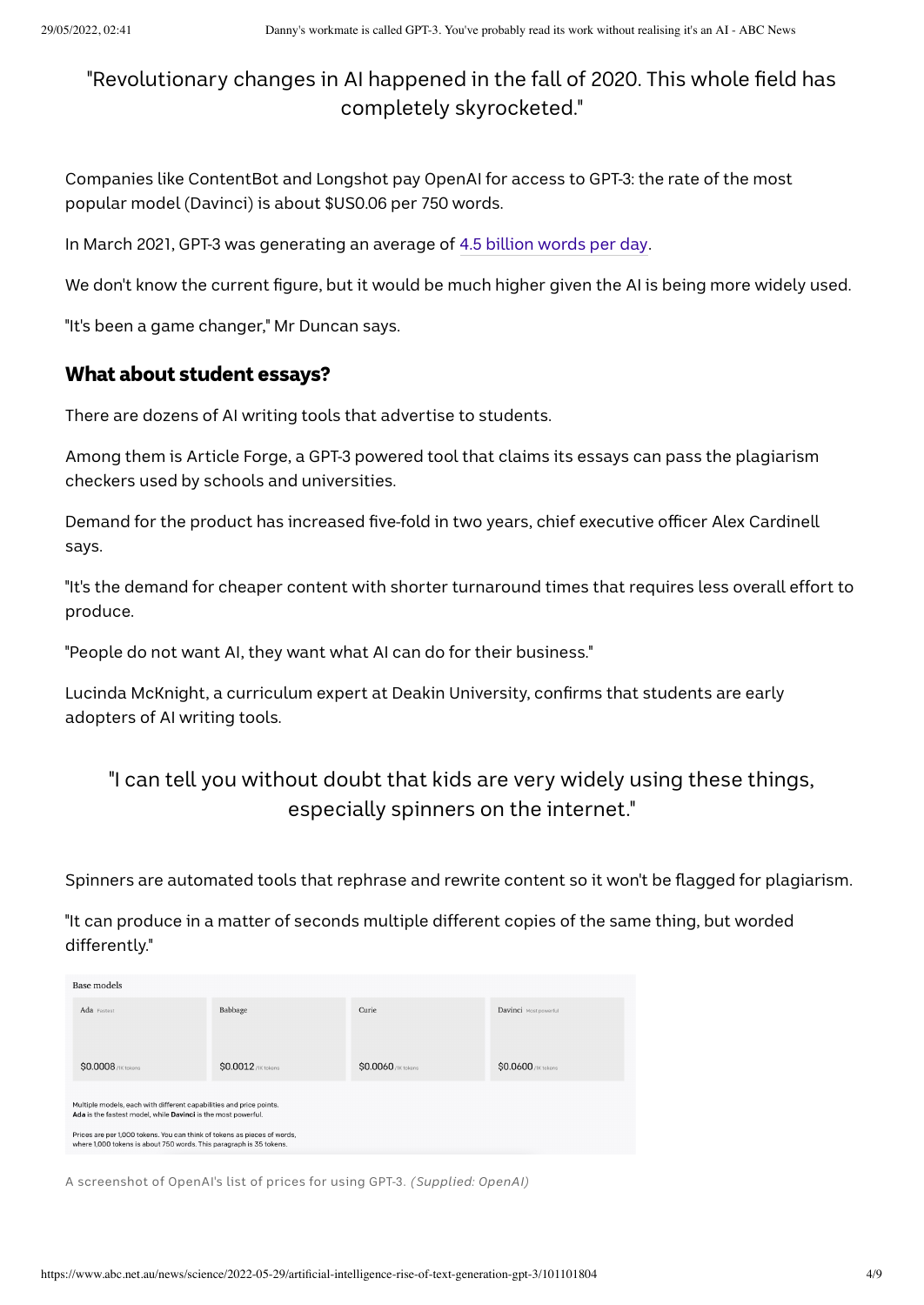These developments are shifting ideas around student authorship. If it becomes impossible to distinguish AI writing from human, what's the point in trying to detect plagiarism?

"We should be getting students to acknowledge how they've used AI as another kind of source for their writing," Dr McKnight says.

"That is the way to move forwards, rather than to punish students for using them."

### So, can AI write good?

When GPT-3 launched two years ago, word spread of its writing proficiency, but access was limited.

Recently, OpenAI has thrown open the doors to anyone with a guest login, which takes a few minutes to acquire.

Given the prompt "Write a news story about AI", the AI tool burped out three paragraphs. Here's the first:

"The world is on the brink of a new era of intelligence. For the first time in history, artificial intelligence (AI) is about to surpass human intelligence. This momentous event is sure to change the course of history, and it is all thanks to the tireless work of AI researchers."

In general, GPT-3 is remarkably good at stringing sentences together, though plays fast and loose with the facts.

Asked to write about the 2022 Australian election, it claimed the vote would be held on July 2.

But it still managed to sound like it knew what it was talking about:

"Whoever wins the election, it is sure to be a close and hard-fought contest. With the country facing challenges on many fronts, the next government will have its work cut out for it."

Mr Duncan says you "can't just let the AI write whatever it wants to write".

"It's terrible at fact-checking. It actually makes up facts."

He uses the tool as a creative prompt: the slog of writing from scratch is replaced by editing and factchecking.

"It helps you overcome the blank-page problem."

Mr Mahoney agrees.

"If you produce content purely by an AI, it's very obvious that it's written by one.

"It's either too wordy or just genuinely doesn't make sense."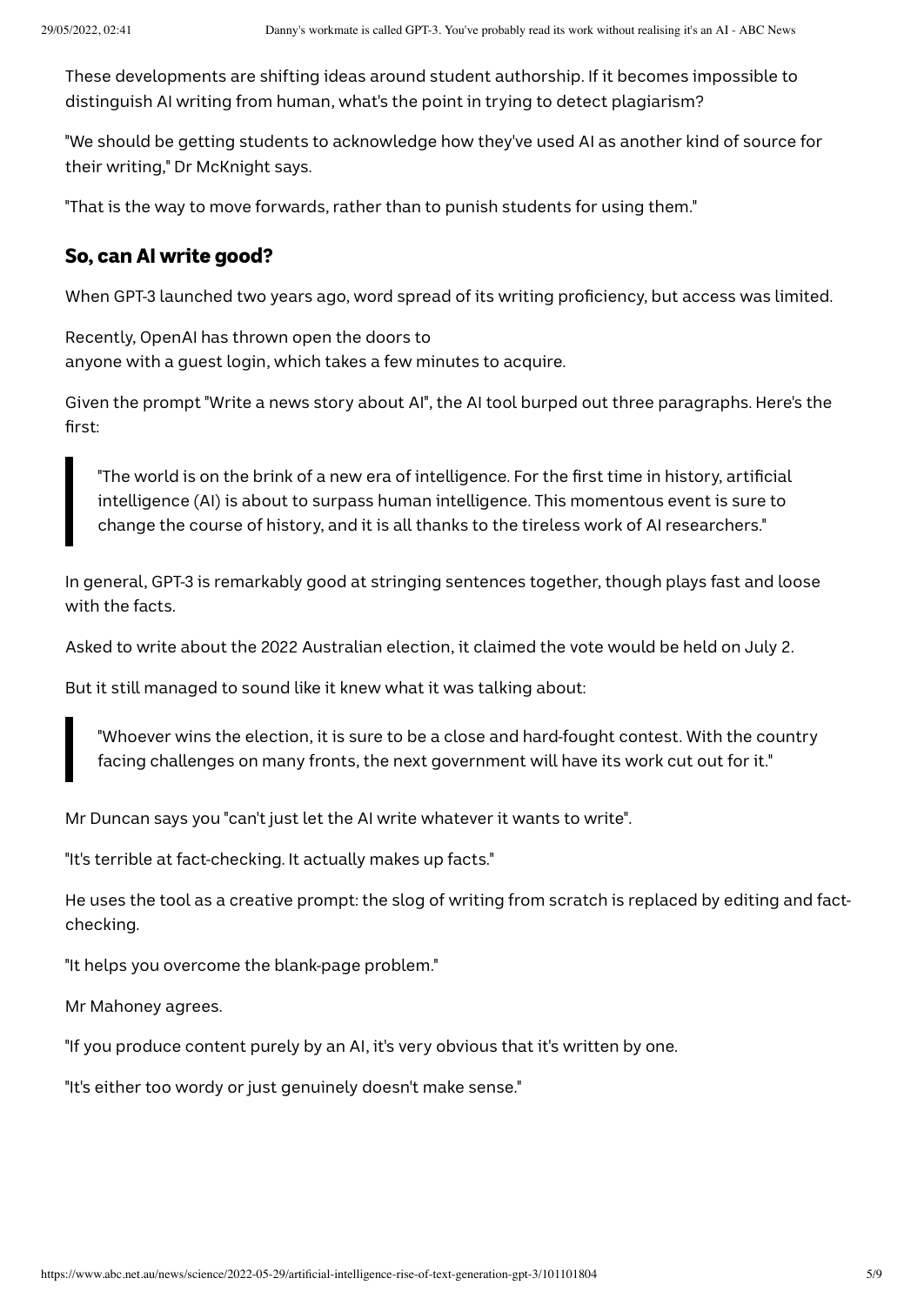YOUTUBE: Two GPT-3 powered AIs talk about becoming human

But with proper guidance, GPT-3 (and other AI writing tools) can be good enough for standard professional writing tasks like work emails or content marketing, where speed is more important than style.

"People who create content for marketing tend to use it every day," Longshot's Ankur Pandey says.

## "Most of the focus of this industry is content writers, content marketers and copywriters, because this is mission critical for them."

Then there's coding: In November 2021, a third of the code on GitHub — a hosting platform for code was being written with Copilot, a GPT-3 powered coding tool that had been launched five months earlier.

US technological research and consulting firm Gartner predicts that by 2025, generative AI (like GPT-3) will account for 10 per cent of all data produced, up from less than 1 per cent today.

That data includes everything from website code and chatbot platforms to image generation and marketing copy.

"At the moment, content creation is mostly using generative AI to assist as part of the pipeline," says Anthony Mullen, research director for AI at Gartner.

"I think that will persist for a while, but it does shift the emphasis more towards ideas, rather than craft.

"Whether it is producing fully completed work or automating tasks in the creative process, generative AI will continue to reshape the creative industries.

"This technology is a massive disruptor."

### How do AI writing tools work?

Until recently, decent text generation AI seemed a long way away.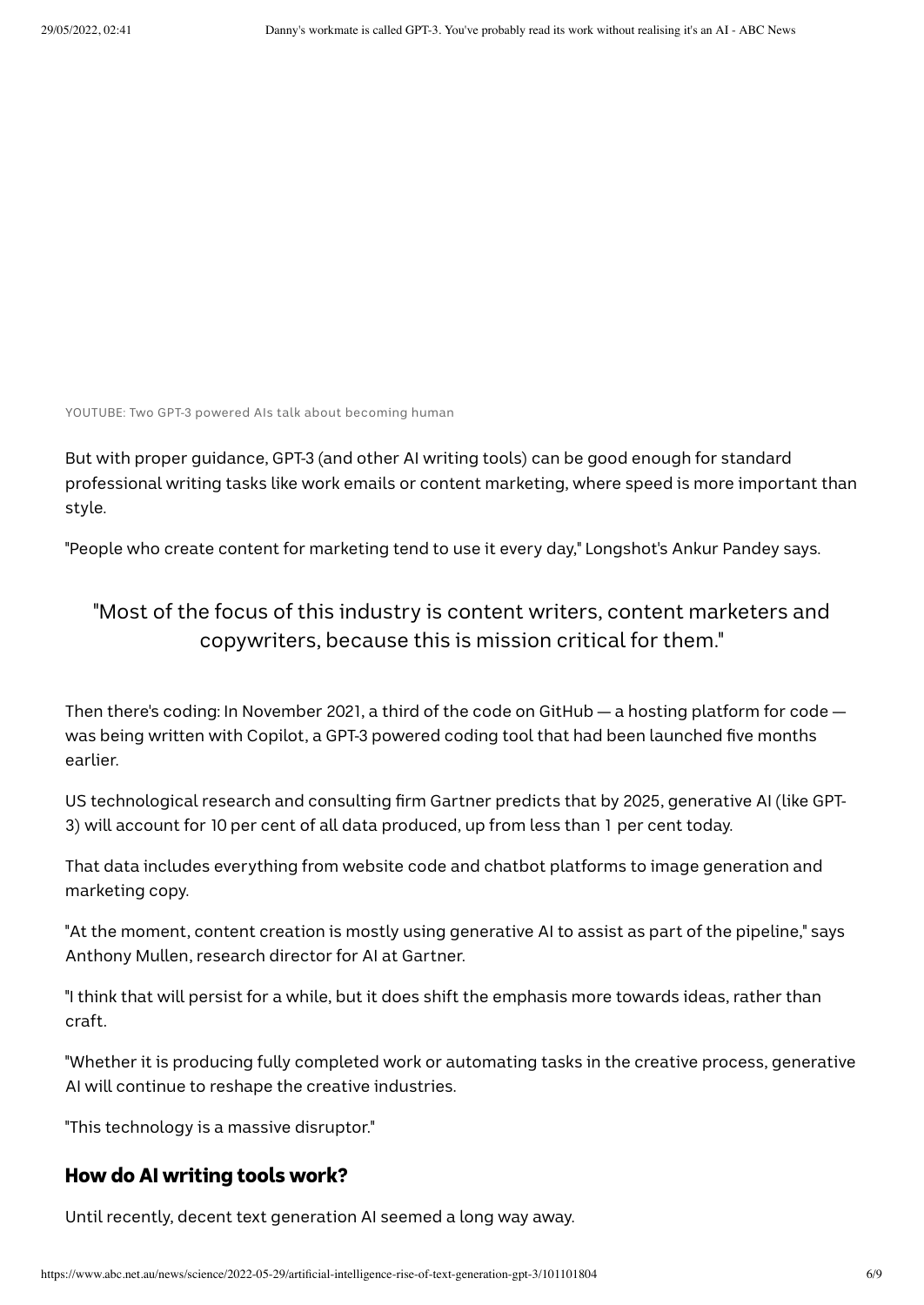Progress in natural language processing (NLP), or the ability of a computer program to understand human language, appeared to be getting bogged down in the complexity of the task.

Then, in 2017, a series of rapid advancements culminated in a new kind of AI model.

In traditional machine learning, a programmer teaches a computer to, for instance, recognise if an image does or does not contain a dog.

In deep learning, the computer is provided with a set of training data — eg. images tagged dog or not dog — that it uses to create a feature set for dogs.

With this set, it creates a model that can then *predict* whether untagged images do or do not contain a dog.

These deep learning models are the technology behind, for instance, the computer vision that's used in driverless cars.



Facial recognition uses deep learning to "see" features like eyes and mouths. *(Reuters: Thomas Peter)*

While working on ways to improve Google Translate, researchers at the company stumbled upon a deep learning model that proved to be good at predicting what word should come next in a sentence.

Called Transformer, it's like a supercharged version of text messaging auto-complete.

"Transformer is a very, very good statistical guesser," says Alan Thompson, an independent AI researcher and consultant.

"It wants to know what is coming next in your sentence or phrase or piece of language, or in some cases, piece of music or image or whatever else you've fed to the Transformer."

At the same time, in parallel to Google, an Australian tech entrepreneur and data scientist, Jeremy Howard, was finding new ways to train deep learning models on large datasets.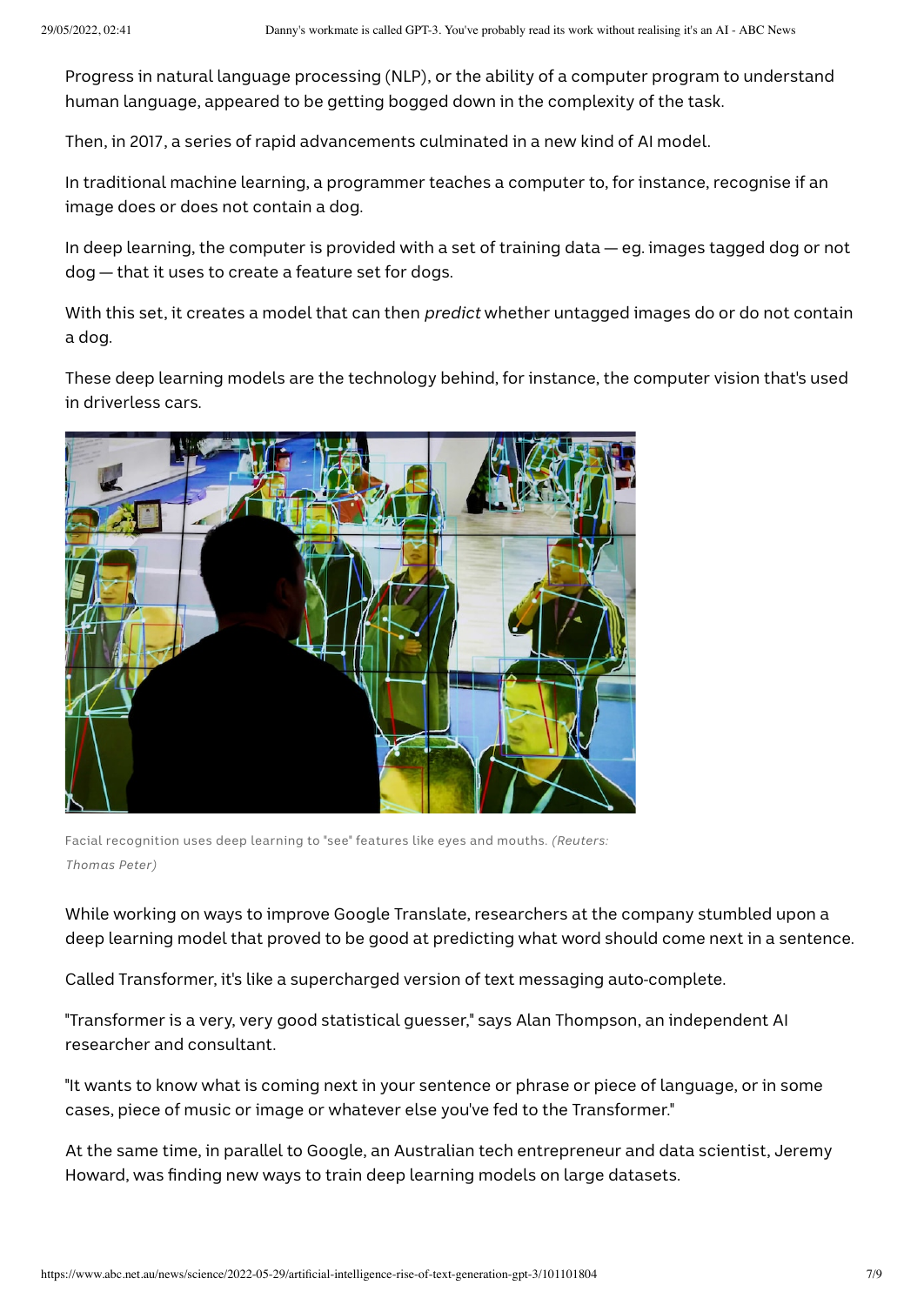Professor Howard, who would go on to become an honorary professor at the University of Queensland, had moved to San Francisco six years earlier, from Melbourne.

He proposed feeding Transformer a big chunk of text data and seeing what happened.

"So in 2018, the OpenAI team actually took Professor Jeremy Howard's advice and fed the original GPT with a whole bunch of book data into this Transformer model," Dr Thompson says.

"And they watched as it was able to complete sentences seemingly out of nowhere*."*

Transformer is the basis for GPT (which stands for Generative Pre-trained Transformer), as well as other current language models.



Jeremy Howard sold two successful start-ups before moving to Silicon Valley.

Professor Howard's contribution is widely recognised in Silicon Valley, but not so much in Australia, to which he recently returned.

"In Australia, people will ask what do you do and I'll be like, 'I'm a professor in AI'. And they say, 'Oh well, how about the footy?'" he says.

"It's very, very different."

### But how does the AI form sentences?

The short answer is that, beyond a certain point, we don't know.

AI like GPT-3 are known as "black boxes", meaning it's impossible to know the internal process of computation.

The AI has trained itself to do a task, but how it actually performs that task is largely a [mystery](https://www.nature.com/articles/d41586-022-00858-1).

"We've given it this training data and we've let it kind of macerate that data for months, which is the equivalent of many human years, or decades even," Dr Thompson says.

## "And it can do things that it shouldn't be able to do. It taught itself coding and programming. It can write new programmes that haven't existed."

As you might guess, this inability to understand exactly how the technology works is a problem for driverless cars, which rely on AI to make [life-and-death](https://theconversation.com/when-self-driving-cars-crash-whos-responsible-courts-and-insurers-need-to-know-whats-inside-the-black-box-180334) decisions.

Meanwhile, new and more powerful AIs are being unveiled almost every week.

"I documented one coming out every 3-4 days in March through April," Dr Thompson says.